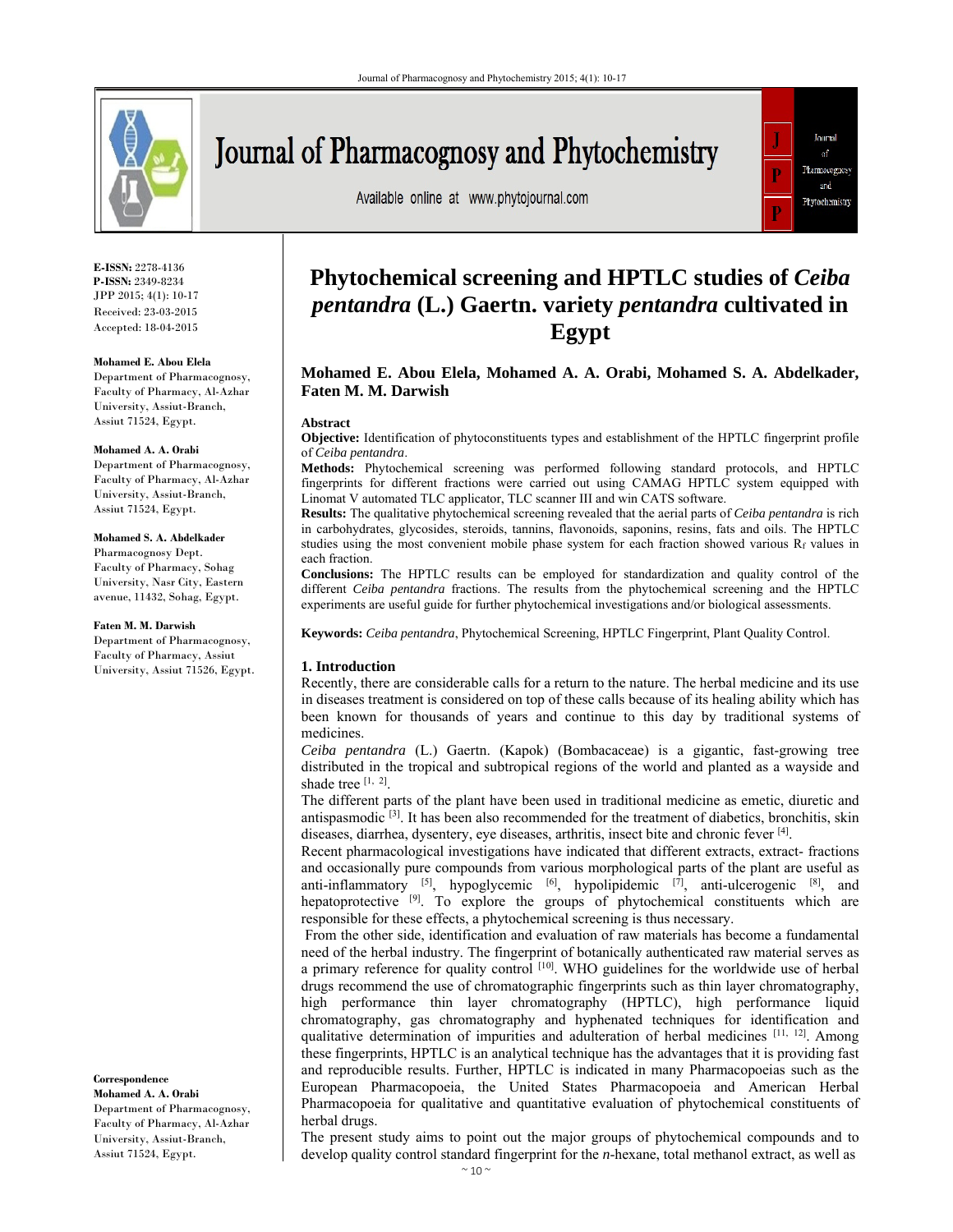different sub-fraction (methylene chloride, ethyl acetate, *n*butanol and water) of the latter extract, of the aerial parts of *C. pentandra* variety *pentandra*.

#### **2. Material and Methods**

# **2.1. Collection, Identification and Preparation of Plant Materials**

The fresh aerial parts, composed of leaves, petioles and young stems, of *C*. *pentandra* were collected at March 2014 from the field of ornamental plants, faculty of Agriculture, Assiut University. The plant was kindly identified by Dr. Essam Youssef, lecturer of Horticulture, faculty of Agriculture, Assiut University. A voucher specimen (No. Cpp1) was kept in Pharmacognosy department, faculty of Pharmacy, Al-Azhar University, Assuit-branch. The plant materials were dried under shade, finely powdered and the powder was used for the extraction procedure.

# **2.2. Preparation of Extracts**

200 g of the air-dried powdered *C. pentandra* aerial parts was defatted with *n*-hexane by maceration at room temperature. The obtained extract was filtered and concentrated to yield semisolid paste (6 g). The marc after defatting was allowed to dry then extracted by maceration in water: methanol (2:8, v/v) till exhaustion at room temperature. The alcoholic extract was filtered, and the filtrate was concentrated at 40 $\degree$ C under reduced pressure. The obtained concentrated extract was left to dry. The dry extract (25 g) was digested with distilled water (300 mL). The suspension was transferred to a separating funnel and the phytoconstituents were successively partitioned between the aqueous layer and methylene chloride (200 mL  $\times$ 3), ethyl acetate (200 mL  $\times$  3), *n*-butanol (200 mL  $\times$  3) till exhaustion. Solvents were distilled off and then fractions were dried under reduced pressure till constant weight to give methylene chloride (1.26 g), ethyl acetate (2.06 g), *n*-butanol (1.06 g) and aqueous (14.66 g) fractions, respectively.

# **2.3. Phytochemical Screening of Extracts**

The *n*-hexane and methanol extracts obtained by the above method were subjected to preliminary phytochemical screening following standard protocols [13, 14], and the results are listed in table 1.

# **2.4. HPTLC Profile**

The obtained fractions were dissolved in the corresponding solvents and the concentrations of the solutions were adjusted at 25 mg/mL. A 5 μL a aliquot of each fraction was separately

applied on silica gel 60 F254 precoated TLC plates  $10 \times 10$  cm (Merck, Darmstadt, Germany) as 6 mm wide band using Camag Linomat-V automated TLC applicator (Muttenz, Switzerland) with the nitrogen flow providing application rate of 15 nL/s-1 from Camag 100 µL sample syringe (Muttenz, Switzerland). The plate was developed to a distance of 8 cm at room temperature using four solvent systems [ethyl acetate : acetic acid : formic acid : water (100:11:11:26, v/v/v/v; system A), ethyl acetate : methanol : water  $(100:13.5:10, v/v/v;$ system B), *n-*hexane: ethyl acetate (95:5, v/v; system C) and methylene chloride : ethanol (98:2, v/v, system D)], which are varied in their developing power, to detect constituents in the polar and non-polar fraction. Development of the TLC was performed using a glass developing chamber ( $12 \times 12$  cm) presaturated with the same solvent system.

# **2.5. Detection of Peaks**

The spots on the HPTLC plates were visualized by spraying with methanol: sulphuric acid  $(90:10, v/v)$ , and the plates were heated at 100  $\rm{^0C}$  for 5 min in an oven. The corresponding digital densitometric scan profiling was performed using a Camag TLC scanner III and operated by win CATS evaluation software version 1.4.4.6337 at a single wavelength 490 nm.

# **3. Results and Discussion**

Air-dried powdered aerial parts of *C. pentandra* variety *pentandra* was defatted with *n*-hexane to give the dry extract (6 g, 3%, w/w). The dry plant marc was further extracted by methanol: water (8:2, v/v). The obtained methanolic extract (25 g, 12.5%, w/w) was fractionated by partitioning between two immiscible liquids as described in the experimental section, which gave as a result the methylene chloride (1.26 g, 0.625%, w/w), ethyl acetate (2.06 g, 1.03%, w/w), *n*-butanol  $(1.06 \text{ g}, 0.53\%, \text{w/w})$  and aqueous  $(14.66 \text{ g}, 7.33\%, \text{w/w})$ fractions. The total extracts (*n*-hexane and methanol) were subjected to qualitative examination using standard chemical experiments shown in literature [13, 14]. Likewise, certain samples from both extracts as well as fractions obtained from the letter extract were developed on HPTLC with various mobile phase systems, and HPTLC fingerprints were recorded as shown in section 3.2.

# **3.1 Phytochemical Screening**

The qualitative analyses of the *n*-hexane and methanolic extracts of *C. pentandra* showed the presence of the phytochemical metabolites listed in table 1.

Phytochemical constituents **Chemical Test Hexane Extract | Methanolic Extract Alkaloids**  Mayer's reagent Dragendorff's reagent Hager's reagent  $\qquad \qquad$  -Wagner's reagent **Phenolic compounds** Ferric chloride test + + Lead acetate test **Carbohydrates/glycosides**  Molish's reagent + Barfoed's test  $+$ Fehling's test  $+$ Benedict's test  $+$  $Cone.H2So4 test$  - + **Flavonoids** Ferric chloride test + + Sodium Hydroxide test + + Zinc hydrochloride reduction test  $+$ **Steroids and Triterpenoids** Liebermann-Burchard test + +

**Table 1:** Phytochemical screening of n-hexane and methanolic extracts of *C. pentandra*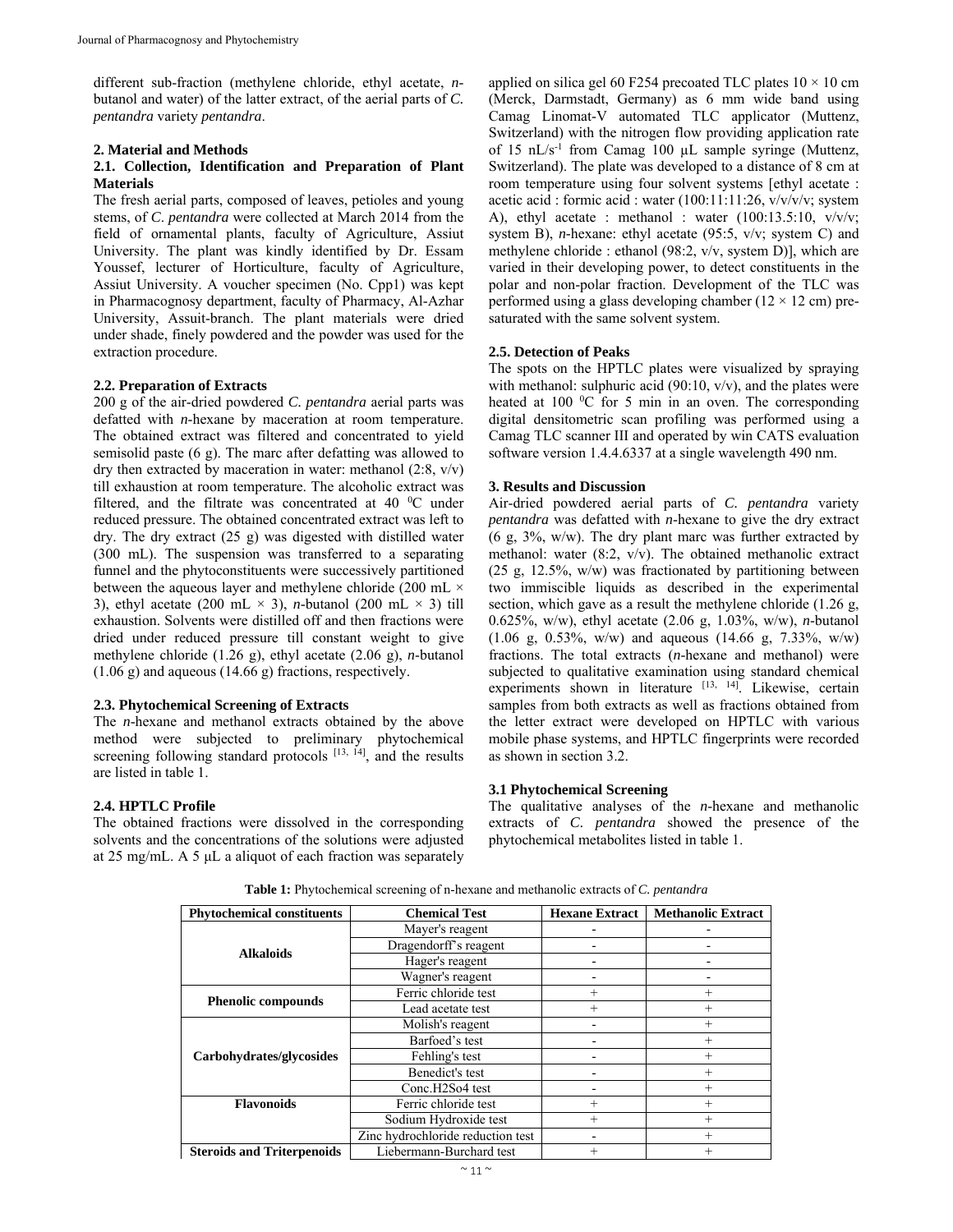|                                 | Salkowski reaction   |        |  |
|---------------------------------|----------------------|--------|--|
|                                 | Liebermann's test    |        |  |
| <b>Saponins</b>                 | Foam test            |        |  |
| <b>Tannins</b>                  | Ferric chloride test | $\, +$ |  |
|                                 | Lead acetate test    |        |  |
| <b>Cardiac Glycosides</b>       | Keller-Kiliani test  |        |  |
|                                 | Legal's test         |        |  |
| <b>Anthraquinone Glycosides</b> | Borntrager's test    |        |  |
| <b>Fat and Oils</b>             | Stain test           | ┿      |  |
|                                 | Saponification test  | $^+$   |  |
| <b>Resins</b>                   | Copper sulphate test |        |  |
| Coumarins                       | Fluorescence test    |        |  |

Our phytochemical screening of the *n*-hexane and methanol extracts of aerial parts of *C*. *pentandra* variety *pentandra* indicated the presence of carbohydrates, steroids, triterpenes, tannins, flavonoids, saponins, resins, fats and oils as phytochemical group. However, in previous phytochemical screenings <sup>[15-17]</sup> on the *C. pentandra* species, it has been mentioned, in addition to these phytoconstituents, the presence of alkaloids [16, 18], which was not evidenced in our investigation.

**3.2. HPTLC Profiles of Different Fractions of** *C. pentandra* The HPTLC analyses for different fractions of *C. pentandra*  showed the presence of several peaks of polyvalent phytoconstituents (Fig 1) which can be documented and used as fingerprint for these fractions.

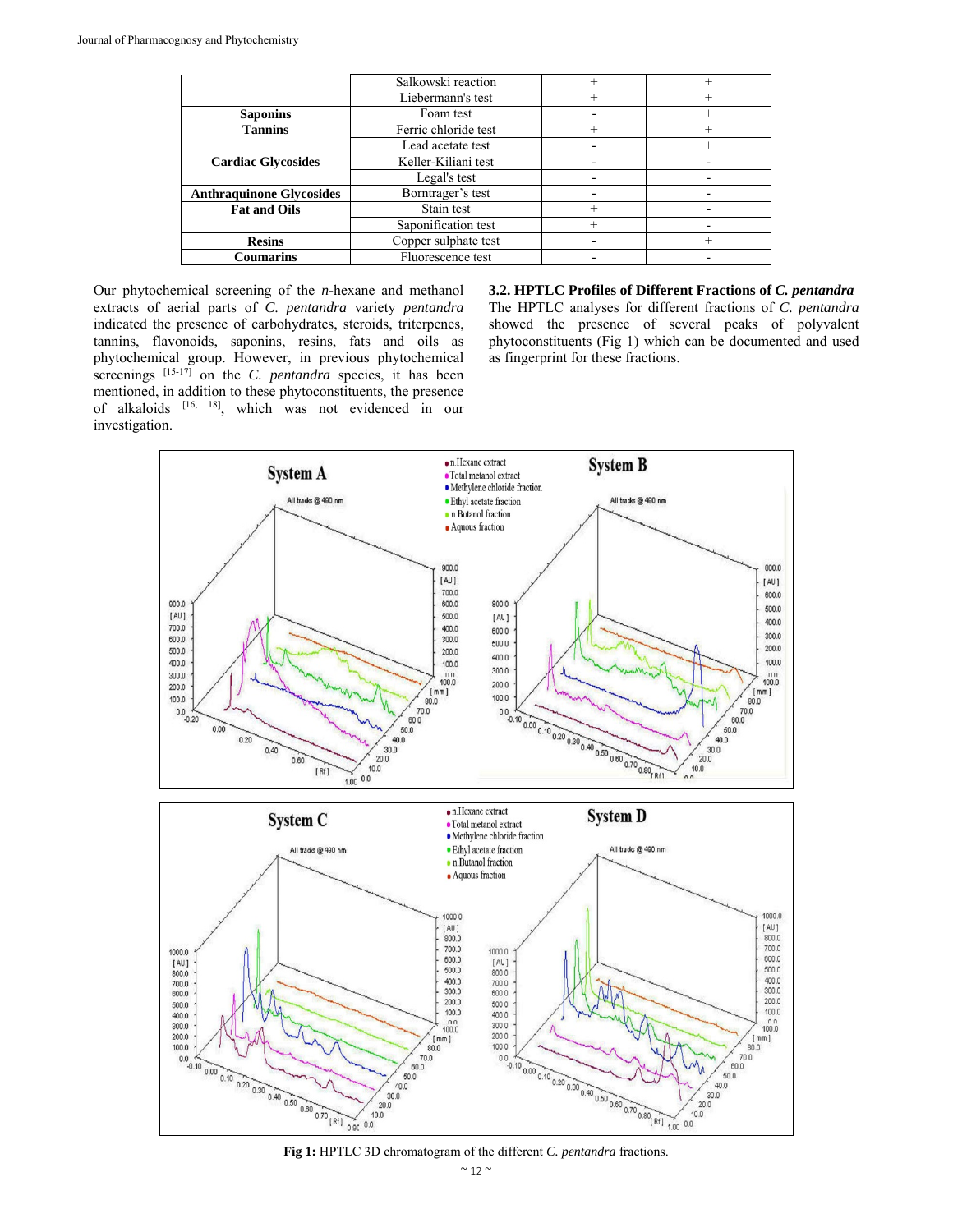#### **3.2.1. HPTLC Fingerprint of** *n***-Hexane Extract**

The HPTLC analysis of the *n*-hexane extract using system C

revealed the presence of many polyvalent phytoconstituents with different  $R_f$  values as listed in table 2 and shown in Fig 2.



**Fig 2:** HPTLC chromatogram of the n-hexane extract of aerial parts of *C. pentandra* using system C.

The HPTLC analysis for the *n*-hexane extract using system C exhibited fourteen peaks with  $R_f$  values ranges from 0.05 to 0.86 (Table 2 and Fig 2) indicating the occurrence of at least fourteen different phytoconstituents in the *n*-hexane extract. Among them, those with  $R_f$  values 0.05 and 0.28 are more predominant with area percent 27.87% and 28.17%, respectively. The other components are very less in quantity as their area percent ranges from  $0.52\%$  -  $10.68\%$ .

#### **3.2.2. HPTLC Fingerprint of Methanol Extract**

Analysis of methanol extract using system B revealed nineteen peaks with  $R_f$  values ranges from 0.01 to 0.93 (Table 3 and Fig. 3). Spots with  $R_f$  values 0.04 and 0.96 are majors (35.54% and 17.35%, respectively), while the other peaks are minor in quantities; less than 47.11% in total.



**Fig 3:** HPTLC chromatogram of methanol extract of the aerial parts of *C. pentandra* using system B.

Table 2: Peaks list and R<sub>f</sub> values of the *n*-hexane and methanol extracts of the aerial parts of *C. pentandra*.

|      |                     | <i>n</i> -Hexane Extract |        |                     | <b>Methanol Extract</b> |        |
|------|---------------------|--------------------------|--------|---------------------|-------------------------|--------|
| Peak | <b>End Position</b> | <b>End Height</b>        | Area % | <b>End Position</b> | <b>End Height</b>       | Area % |
|      | $0.05$ Rf           | 114.0 AU                 | 27.87% | $0.04$ Rf           | $0.7 \mathrm{AU}$       | 35.54% |
|      | 0.07Rf              | 39.1 AU                  | 4.13%  | $0.08$ Rf           | 8.5 AU                  | 2.07%  |
|      | $0.11$ Rf           | $0.1$ AU                 | 1.69%  | 0.10Rf              | 11.4 AU                 | 1.11%  |
| 4    | 0.17Rf              | 128.8 AU                 | 7.40%  | $0.13$ Rf           | 3.9 AU                  | 2.35%  |
|      | 0.20 Rf             | 164.1 AU                 | 10.68% | 0.14Rf              | $0.6 \text{ AU}$        | 0.42%  |
|      | $0.28$ Rf           | 17.8 AU                  | 28.17% | 0.17Rf              | 10.5 AU                 | 1.07%  |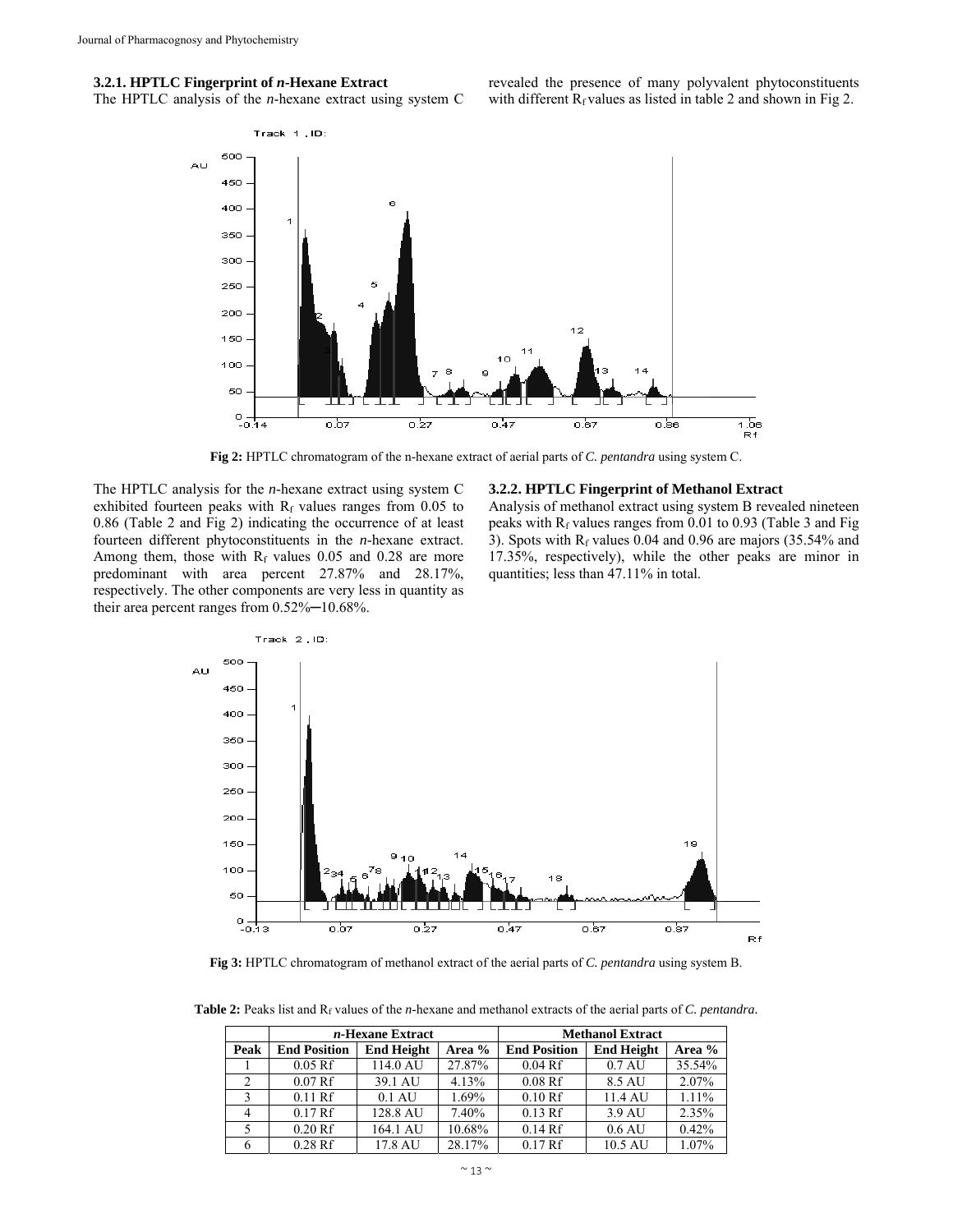| 7  | $0.35$ Rf | 9.1 AU           | 0.52% | $0.19$ Rf | 25.1 AU          | 1.91%  |
|----|-----------|------------------|-------|-----------|------------------|--------|
| 8  | $0.39$ Rf | $0.1 \text{ AU}$ | 0.95% | 0.20Rf    | 8.1 AU           | 1.75%  |
| 9  | 0.47Rf    | 12.5 AU          | 0.68% | $0.25$ Rf | 41.9 AU          | 7.50%  |
| 10 | $0.51$ Rf | 27.2 AU          | 2.61% | $0.28$ Rf | 12.9 AU          | 4.93%  |
| 11 | $0.59$ Rf | 18.0 AU          | 5.86% | 0.30Rf    | 16.9 AU          | 2.57%  |
| 12 | 0.70Rf    | 13.6 AU          | 7.42% | $0.33$ Rf | 2.9 AU           | 2.18%  |
| 13 | $0.76$ Rf | 2.8 AU           | 1.10% | $0.35$ Rf | 8.7 AU           | 1.07%  |
| 14 | $0.86$ Rf | 1.6 AU           | 0.92% | $0.41$ Rf | 37.2 AU          | 9.69%  |
| 15 |           |                  |       | $0.46$ Rf | 17.2 AU          | 3.38%  |
| 16 |           |                  |       | 0.49Rf    | 4.8 AU           | 2.01%  |
| 17 |           |                  |       | $0.52$ Rf | $0.9 \text{ AU}$ | 1.18%  |
| 18 |           |                  |       | $0.63$ Rf | 1.4 AU           | 1.93%  |
| 19 |           |                  |       | $0.96$ Rf | 9.4 AU           | 17.35% |

**3.2.3. HPTLC Fingerprint of Methylene Chloride Fraction**  Analysis was carried out using system A and revealed twenty one peaks with  $R_f$  values ranges from 0.03 to 0.96 (Table 4 and Fig 4). The components with  $R_f$  values 0.60, 0.67, 0.69, 0.71, 0.74, 80 and 0.88 are relatively abundant with area percent 9.28%, 11.71%, 9.25%, 9.18%, 7.49% and 7.61%, respectively. The other components are occurring in less amounts.



**Fig 4:** HPTLC chromatogram of methylene chloride fraction using system A.

#### **3.2.4. HPTLC Fingerprint of Ethyl Acetate Fraction**

The ethyl acetate fraction was developed with system A. As shown in table 5 and figure 5, components were developed as twenty eight peaks with  $R_f$  values (0.04  $-0.95$ ) indicating the presence of at least twenty eight phytoconstituents in the

fraction. The components with  $R_f$  values 0.01, 0.19, 0.89 are abundant because their area percent are 12.83%, 17.82% and 8.12%, respectively. Area percent of the remaining twenty five peaks are less than 51.23% in total.



**Fig 5:** HPTLC chromatogram of the ethyl acetate fraction using system A.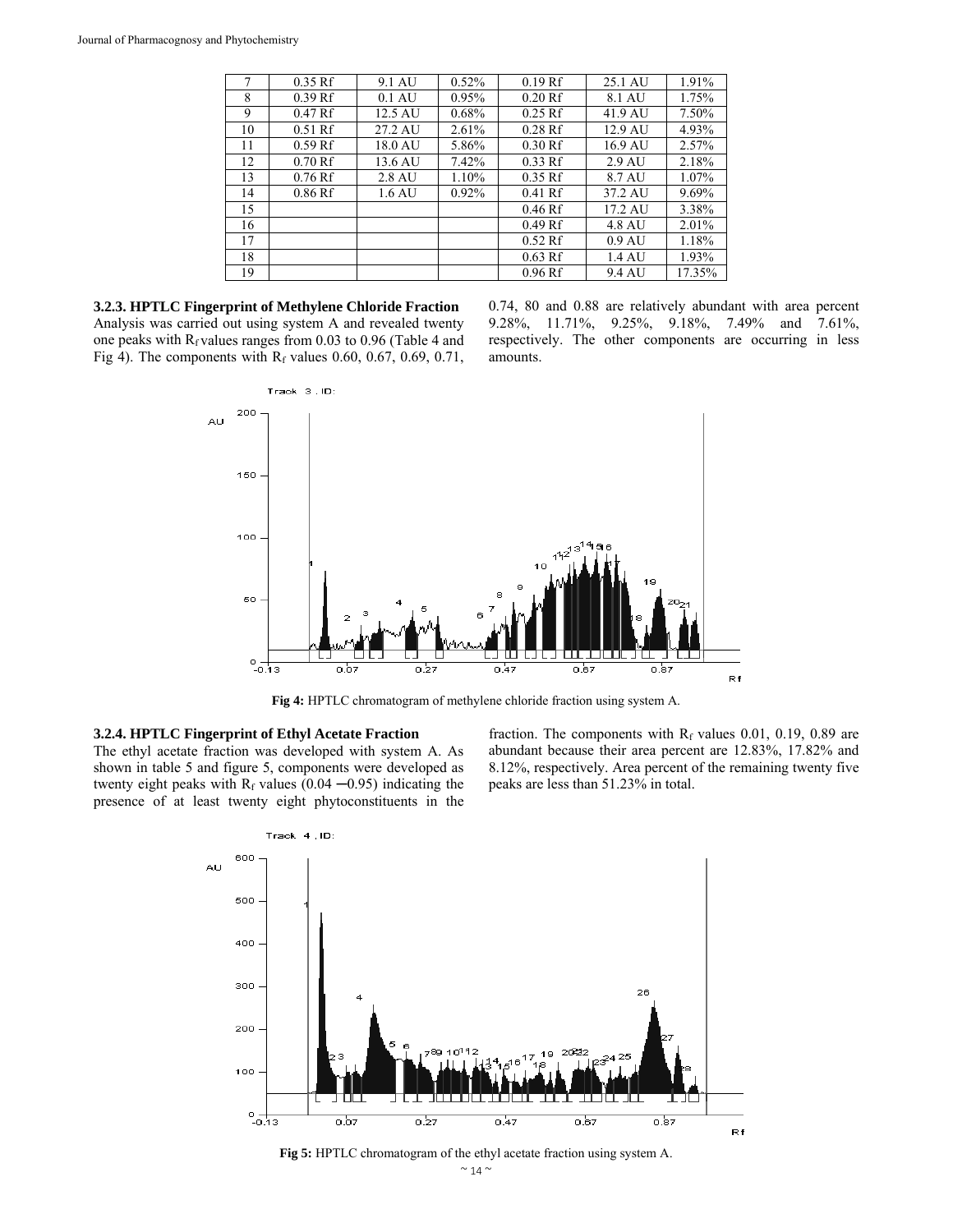|                |                     | <b>Methylene Chloride Fraction</b> |          |                      | <b>Ethyl Acetate Fraction</b> |          |
|----------------|---------------------|------------------------------------|----------|----------------------|-------------------------------|----------|
| Peak           | <b>End Position</b> | <b>End Height</b>                  | Area %   | <b>End Position</b>  | <b>End Height</b>             | Area %   |
| 1              | $0.03$ Rf           | 2.1 AU                             | 3.56%    | $0.04$ Rf            | 39.9 AU                       | 12.83%   |
| $\overline{c}$ | $0.11$ Rf           | 7.6 AU                             | 0.99%    | $0.08$ Rf            | 42.7 AU                       | 1.56%    |
| 3              | $0.16$ Rf           | 13.7 AU                            | 2.44%    | $0.11$ Rf            | 37.5 AU                       | 1.93%    |
| $\overline{4}$ | $0.25$ Rf           | 13.3 AU                            | 3.29%    | 0.19Rf               | 78.6 AU                       | 17.82%   |
| 5              | 0.31 Rf             | 4.2 AU                             | 1.71%    | $0.25$ Rf            | 54.9 AU                       | 4.69%    |
| 6              | 0.45 Rf             | 13.6 AU                            | 1.94%    | $0.29$ Rf            | 29.1 AU                       | 4.28%    |
| $\overline{7}$ | $0.48$ Rf           | 7.6 AU                             | 1.14%    | $0.31$ Rf            | 50.1 AU                       | 1.61%    |
| 8              | 0.50Rf              | 22.6 AU                            | 2.39%    | $\overline{0.33}$ Rf | 53.2 AU                       | 1.99%    |
| 9              | $0.55$ Rf           | 32.3 AU                            | 4.57%    | $0.36$ Rf            | 46.3 AU                       | 2.63%    |
| 10             | 0.60Rf              | 47.7 AU                            | 9.28%    | $0.38$ Rf            | 41.7 AU                       | 1.62%    |
| 11             | $0.64$ Rf           | 51.1 AU                            | 6.03%    | $0.41$ Rf            | 52.8 AU                       | 2.28%    |
| 12             | $0.65$ Rf           | 56.4 AU                            | 5.51%    | 0.44Rf               | 16.5 AU                       | 2.52%    |
| 13             | $0.69$ Rf           | 56.5 AU                            | 11.71%   | $0.45$ Rf            | 1.7 AU                        | 0.59%    |
| 14             | $0.71$ Rf           | 55.2 AU                            | 9.25%    | $0.48$ Rf            | 29.4 AU                       | 1.22%    |
| 15             | $0.74$ Rf           | 49.9 AU                            | 9.18%    | $0.51$ Rf            | 15.0 AU                       | 1.19%    |
| 16             | $0.76$ Rf           | 55.0 AU                            | 5.95%    | $0.53$ Rf            | 24.2 AU                       | $0.77\%$ |
| 17             | 0.80Rf              | 8.8 AU                             | 7.49%    | $0.57$ Rf            | 14.0 AU                       | 2.98%    |
| 18             | $0.84$ Rf           | 8.7 AU                             | $0.99\%$ | $0.59$ Rf            | 14.0 AU                       | $0.90\%$ |
| 19             | $0.88$ Rf           | 13.3 AU                            | 7.61%    | $0.62$ Rf            | 1.4 AU                        | 2.00%    |
| 20             | $0.94$ Rf           | $0.1 \text{ AU}$                   | 2.74%    | $0.67$ Rf            | 50.8 AU                       | 3.26%    |
| 21             | $0.96$ Rf           | $0.6 \mathrm{AU}$                  | 2.23%    | $0.68$ Rf            | 48.5 AU                       | 1.82%    |
| 22             |                     |                                    |          | $0.71$ Rf            | 26.1 AU                       | 2.20%    |
| 23             |                     |                                    |          | $0.74$ Rf            | 30.1 AU                       | 1.03%    |
| 24             |                     |                                    |          | $0.78$ Rf            | 33.6 AU                       | 2.54%    |
| 25             |                     |                                    |          | 0.80Rf               | 40.7 AU                       | 1.74%    |
| 26             |                     |                                    |          | $0.89$ Rf            | 11.5 AU                       | 18.12%   |
| 27             |                     |                                    |          | $0.92$ Rf            | 5.5 AU                        | 3.16%    |
| 28             |                     |                                    |          | $0.95$ Rf            | 1.8 AU                        | 0.71%    |

Table 3: Peaks list and R<sub>f</sub> values of the chromatograms of the methylene chloride and the ethyl acetate fractions using system A.

#### **3.2.5. HPTLC Fingerprint of n-Butanol Fraction**

Development of the *n*-butanol fraction in system A revealed twenty nine peaks (Table 6 and Fig 6) which indicate the presence of at least twenty nine different phytoconstituents in

the fraction. Out of these twenty nine components, those with  $R_f$  values 0.34, 0.39 and 0.45 with area percent 11.23%, 11.05% and 20.39%, respectively, are majors.



**Fig 6:** HPTLC chromatogram of *n*-butanol fraction using system A.

# **3.2.6. HPTLC Fingerprint of Aqueous Fraction**

The HPTLC fingerprint for the aqueous fraction using system D revealed few number of peaks with  $R_f$  values ranges from 0.03 to 0.95 corresponding to the presence of at least nine

phytoconstituents (Table 7 and Fig 7). Area percent (4.54%─18.49%) indicate occurrence of the constituents in relatively comparable content.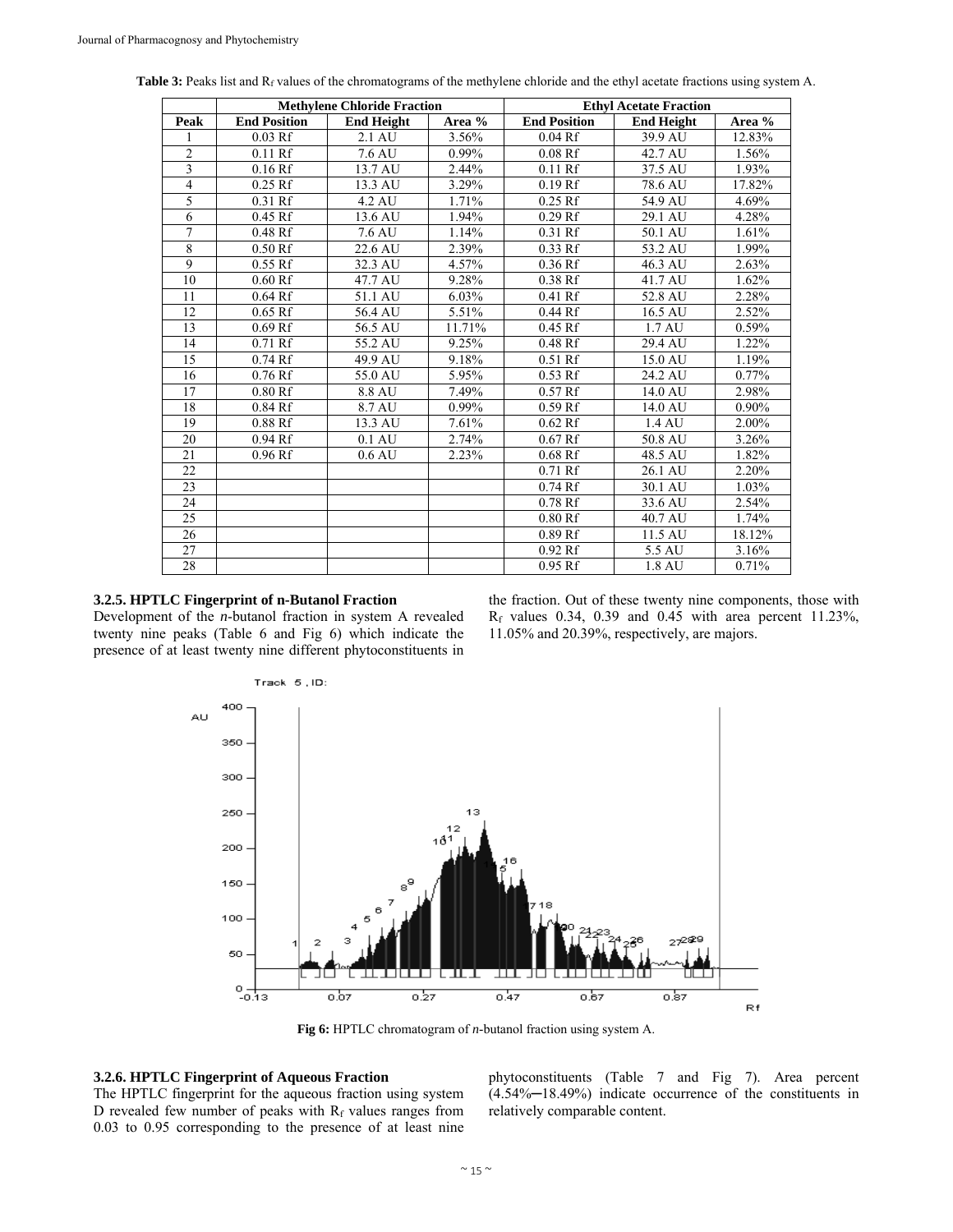

**Fig 7:** HPTLC chromatogram of the aqueous fraction using system D.

|                |                     | <i>n</i> -butanol Fraction |        |                     | <b>Aqueous fraction</b> |        |
|----------------|---------------------|----------------------------|--------|---------------------|-------------------------|--------|
| Peak           | <b>End Position</b> | <b>End Height</b>          | Area % | <b>End Position</b> | <b>End Height</b>       | Area % |
| 1              | $0.02$ Rf           | 2.3 AU                     | 0.72%  | $0.03$ Rf           | 5.5 AU                  | 18.49% |
| $\overline{c}$ | $0.06$ Rf           | 4.1 AU                     | 0.43%  | $0.19$ Rf           | 3.3 AU                  | 12.37% |
| 3              | $0.13$ Rf           | 11.6 AU                    | 0.85%  | $0.37$ Rf           | 8.4 AU                  | 7.68%  |
| 4              | $0.15$ Rf           | 18.4 AU                    | 0.77%  | 0.40Rf              | 3.5 AU                  | 7.50%  |
| 5              | $0.18$ Rf           | 40.5 AU                    | 2.41%  | 0.50Rf              | 1.4 AU                  | 4.60%  |
| 6              | $0.20$ Rf           | 43.6 AU                    | 2.55%  | 0.80Rf              | 17.3 AU                 | 18.17% |
| 7              | $0.23$ Rf           | 64.7 AU                    | 3.03%  | 0.83 Rf             | 5.5 AU                  | 11.22% |
| 8              | $0.26$ Rf           | 85.5 AU                    | 4.73%  | $0.89$ Rf           | 1.7 AU                  | 4.54%  |
| 9              | $0.29$ Rf           | 94.5 AU                    | 4.78%  | $0.96$ Rf           | $0.1 \text{ AU}$        | 15.43% |
| 10             | $0.34$ Rf           | 145.3 AU                   | 11.23% |                     |                         |        |
| 11             | $0.36$ Rf           | 156.1 AU                   | 4.86%  |                     |                         |        |
| 12             | $0.39$ Rf           | 151.1 AU                   | 11.03% |                     |                         |        |
| 13             | $0.45$ Rf           | 120.3 AU                   | 20.39% |                     |                         |        |
| 14             | $0.47$ Rf           | 103.7 AU                   | 4.27%  |                     |                         |        |
| 15             | $0.49$ Rf           | 112.7 AU                   | 4.81%  |                     |                         |        |
| 16             | $0.53$ Rf           | 48.3 AU                    | 9.08%  |                     |                         |        |
| 17             | $0.56$ Rf           | 59.8 AU                    | 2.78%  |                     |                         |        |
| 18             | $0.61$ Rf           | 18.5 AU                    | 3.38%  |                     |                         |        |
| 19             | $0.63$ Rf           | 32.4 AU                    | 1.09%  |                     |                         |        |
| 20             | 0.66Rf              | 15.6 AU                    | 1.48%  |                     |                         |        |
| 21             | $0.69$ Rf           | 20.6 AU                    | 1.00%  |                     |                         |        |
| 22             | $0.71$ Rf           | 6.6 AU                     | 0.73%  |                     |                         |        |
| 23             | $0.74$ Rf           | 8.6 AU                     | 1.26%  |                     |                         |        |
| 24             | $0.77$ Rf           | 5.0 AU                     | 0.64%  |                     |                         |        |
| 25             | $0.79$ Rf           | 2.4 AU                     | 0.22%  |                     |                         |        |
| 26             | $0.81$ Rf           | 6.1 AU                     | 0.31%  |                     |                         |        |
| 27             | $0.91$ Rf           | 2.8 AU                     | 0.17%  |                     |                         |        |
| 28             | $0.94$ Rf           | 7.6 AU                     | 0.62%  |                     |                         |        |
| 29             | 0.96Rf              | $1.1 \text{ AU}$           | 0.37%  |                     |                         |        |

| <b>Table 4:</b> Peaks list and $R_f$ values of the chromatogram of <i>n</i> -butanol and aqueous fractions. |
|-------------------------------------------------------------------------------------------------------------|
|-------------------------------------------------------------------------------------------------------------|

Authentication of medicinal plants at genetic and chemical levels is a critical step in the use of botanical materials for both research purposes and commercial preparations [19]. In this study, we present for the first time the HPTLC fingerprints of the *n*-hexane and methanolic extract of *C*. *pentandra* variety *pentandra* aerial parts. In addition, fingerprints of subfractionation from the methanolic extract are also established. From the HPTLC results shown in tables 2–4 and figures 1–7, it is clear that all samples contain several compounds of varied

polarities. Profiles of the phytoconstituents of the different fraction in different mobile phases are useful guide for further phytochemical separation of pure compounds from these fractions and further biological investigation as well.

#### **4. Conclusion**

The *C*. *pentandra* is an important medicinal plant with diverse traditional uses and broad pharmacological spectrum; almost all morphological parts of *C*. *pentandra* have varied